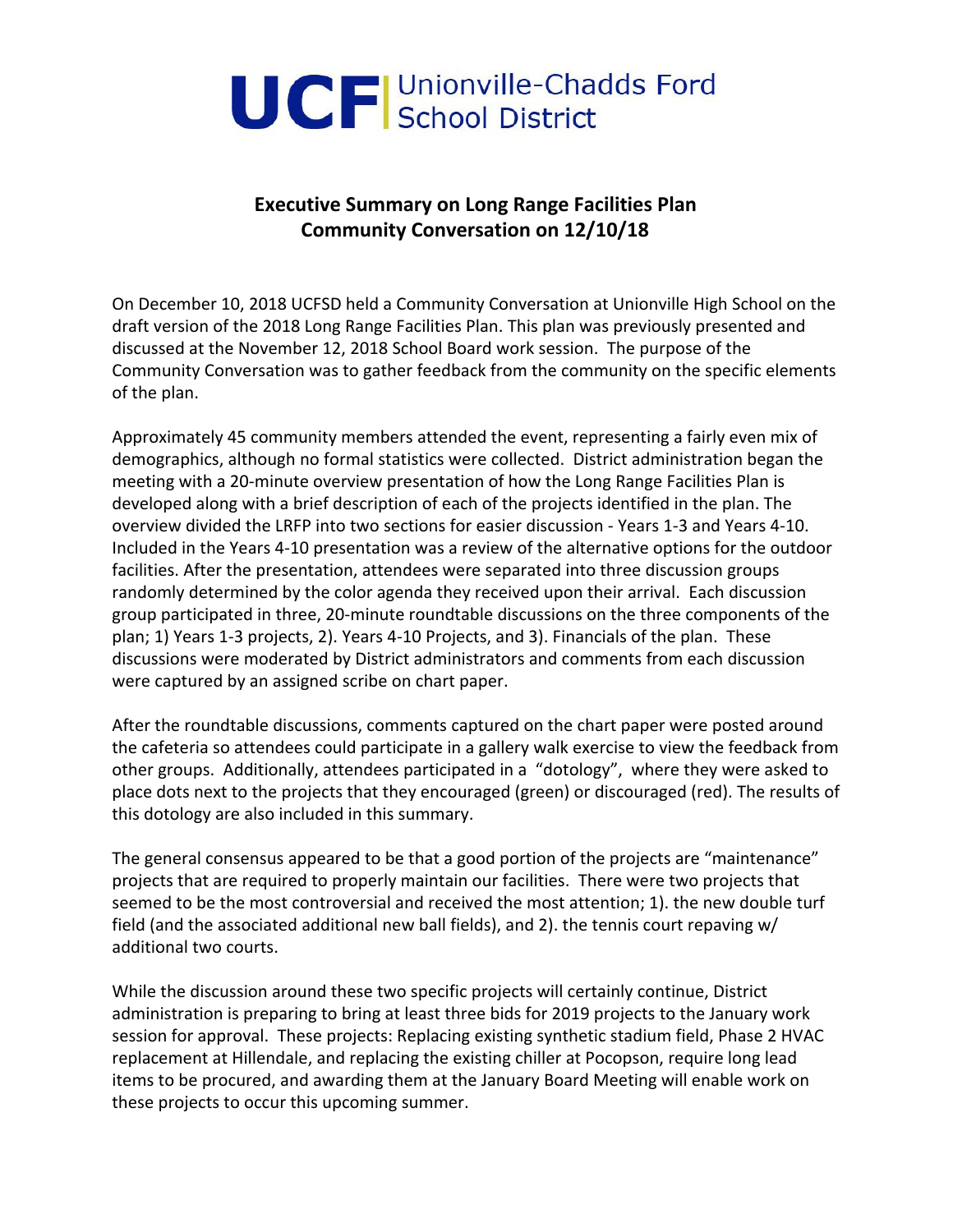# *Feedback Received from Community Conversation on 12/10/18*

### **Comments on Years 1-3:**

### **What do you like about the plan?**

- Method used (CRV)
- Adding turf fields (help with weather concerns, scheduling and usage)
- Fixing HVAC @ UE
- Sewage work
- Band can use turf field
- Leaving the fields next to the bus garage
- Adding more turf fields
- Lighting added at CFPMS Caf.
- Turf field additions can be utilized by the community

#### **What do you dislike about the plan?**

- Justification for additional turf fields
- Turf vs. grass fields (safety concerns with turf)
- Not having UE outdoor classroom in 3-year plan
- Landscaping (baseball fields)
- Using turf over grass "health issues". Economic concerns.
- Interested in more info on the 3 libraries listed in plan
- Tear up back parking lot for tennis courts
- Close to 2% not recommended 4%
- #25 Why only 4 replacements? Which 4?
- #21 Why all at once? Can we do in phases?
- Not addressing CFPMS fields.
- Fire system replacement proprietary vs. self-owned
- Turf fields not getting addressed sooner. Issue getting every time on fields.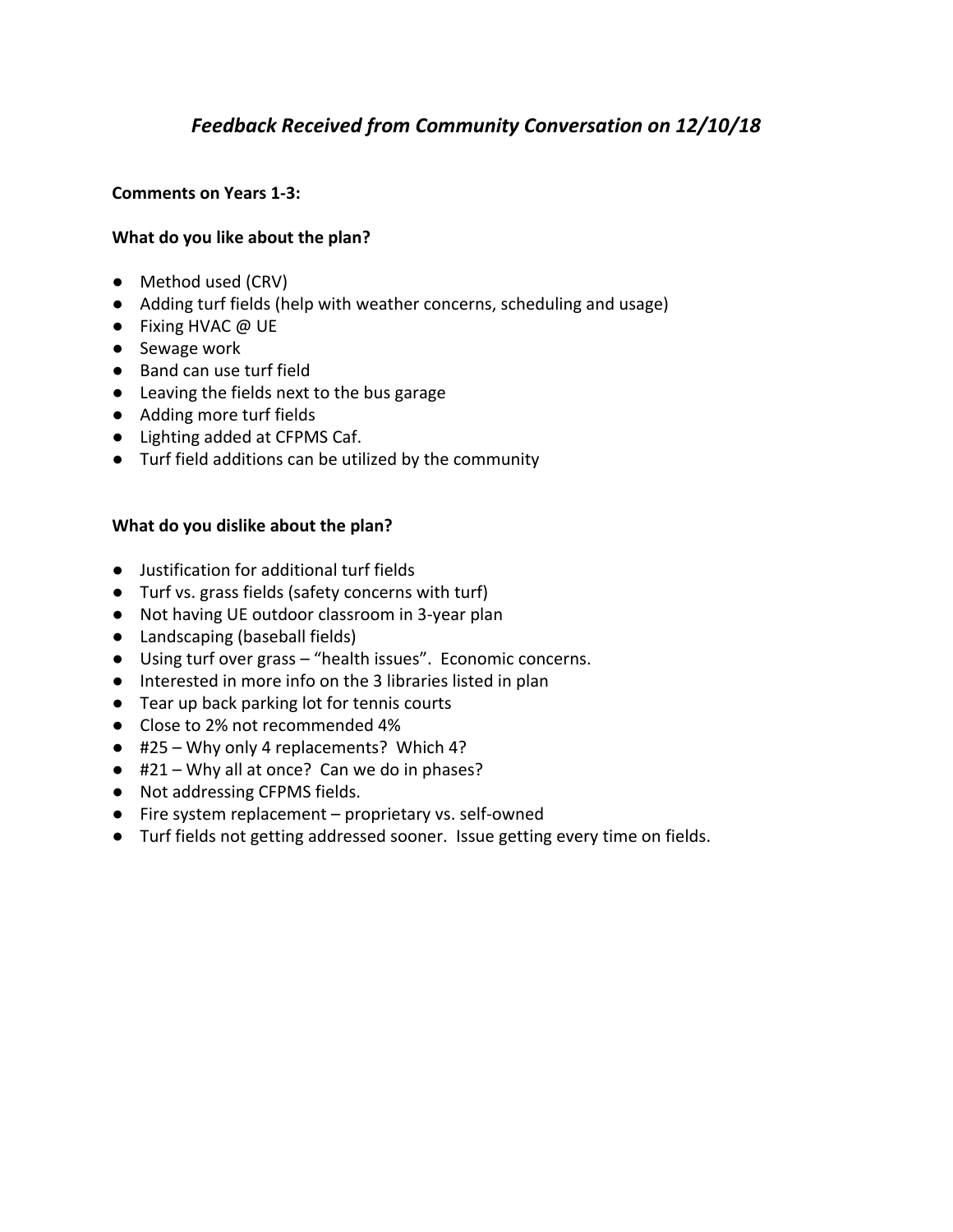### **Comments on Years 1-3:**

### **Additional Questions/Concerns:**

- Was this plan already voted on?
- Will the Board conduct a full review of turf vs. grass?
- Did we work with PECO on energy conservation?
- Is the District open to gathering donations to offset costs to the taxpayer?
- Will turf fields help alleviate usage on main field?
- Ventilation replacement at CFPMS?
- Allow more usage of our fields (turf field) Sunday use (school groups)
- Work left off plan we should consider?
- Address concerns @ UHS library electric outlets, other safety concerns Pocopson & UE
- $\bullet$  Ropes course will it be addressed?
- Signage on the Middle School property?
- Why turf and not grass fields?
- Not adding turf fields (further behind other districts)
- Field placement (sun)
- Great academics but great athletic facilities? (Keep even)
- What was missed from the plan?
- UE Classroom?
- Attention to overall scaping of land.
- Drainage for fields (turf fields)
- What needs to be added to plan?
- Current fields are CFPMS need for improvement (feeder program)
- Grading, drainage, unusable at times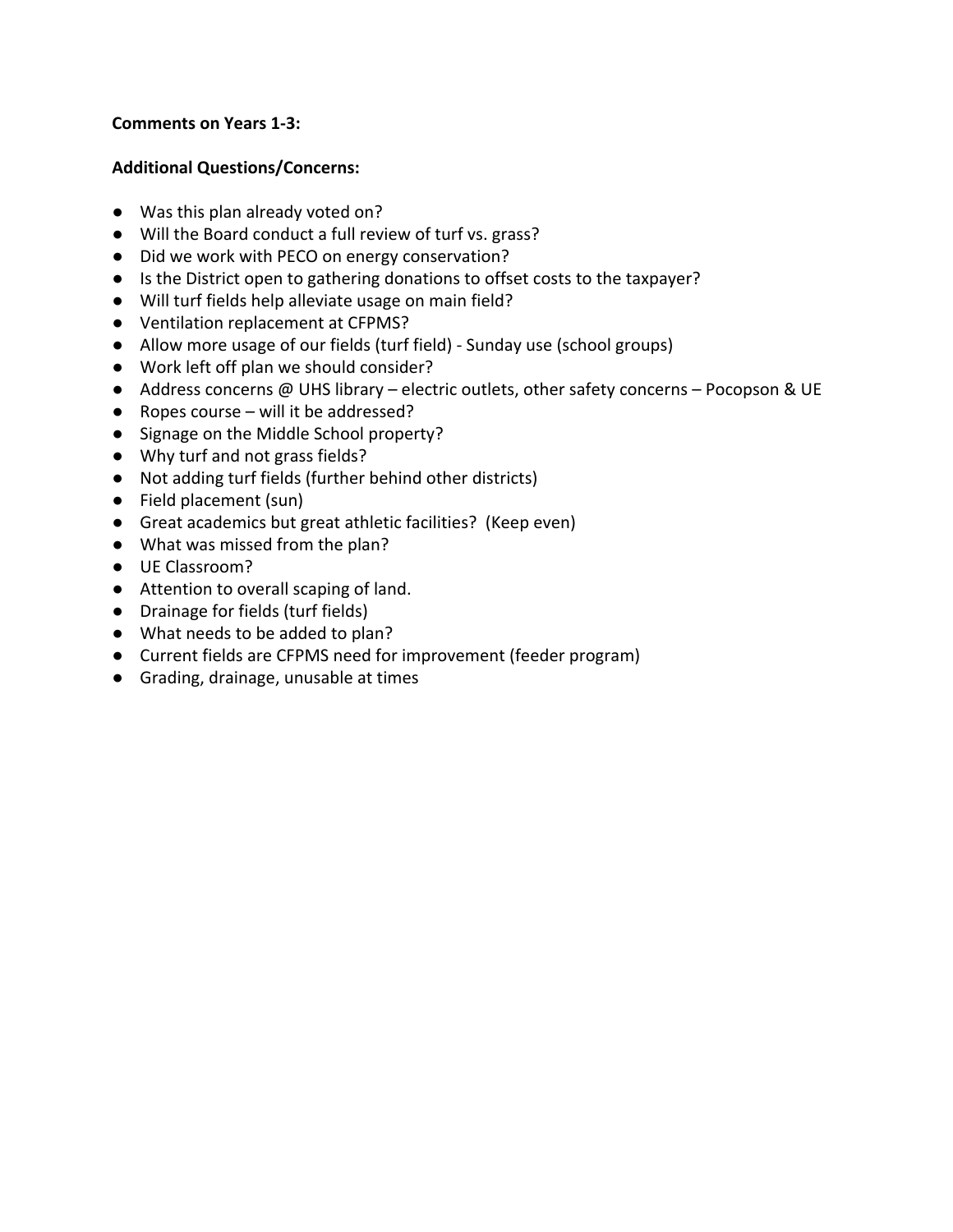### **Comments on Years 4-10:**

### **What do you like about the plan?**

- Proposed placement (turf) would help our kids. Excellent alleviate stress on the main turf.
- I like moving tennis courts and increasing parking!
- Happy we are looking at having 8 tennis courts.
- Glad we are finally addressing the addition of turf fields.
- The turf field being more centralized makes sense.
- I love that we have no cut programs and that we are adding new programs. The tennis courts allow a program like tennis to remain. No cuts = wellness.
- I appreciate the CRV comparison.
- These facility upgrades are important for a large group of our students.
- I like that we are budgeting in 2022 for Middle School science rooms.
- We like the double turf.
- We miss so many practices due to flooding. The turf will help but why in year 4 and not sooner?
- Other districts are ahead of us with multiple turf fields for students to gain experience on.
- 7-9 p.m. practices are not good. Getting practices in earlier helps our students.
- Other schools in the area have more than 1 turf field. This puts us on even playing field.
- I would say sports complex does contribute to the overall education in the long run.
- I do like moving the tennis courts. It will help with the parking.
- I like the turf fields. I think they should be moved up to year 2 and 3.

## **What do you dislike about the plan?**

- I would like to see facilities built for schools and not for outside use.
- I don't understand moving 6 tennis courts for more parking
- 450,000 placeholder Make it 150,000 instead!
- 2023 tennis replacement why are they moving?
- How will turf fields support academic needs?
- What do students gain from 30 minutes of physical education on turf?
- Doe Run baseball field leaves a lot of unused space.
- 1.2 mil for HS roof replacement seems like a big number. Is there an issue?
- Concerned about preserving historic area.
- Why are we raising taxes to 3.5% to support 2 million dollar turf?
- Middle School needs more attention.
- I'd like a more complete analysis of time saved as a result of additional turf fields.
- I'd like a full economic analysis of the turf field (more use, cost).
- More information on the health and wellness aspect.
- What are the benefits; what are the needs? Haven't been made clear.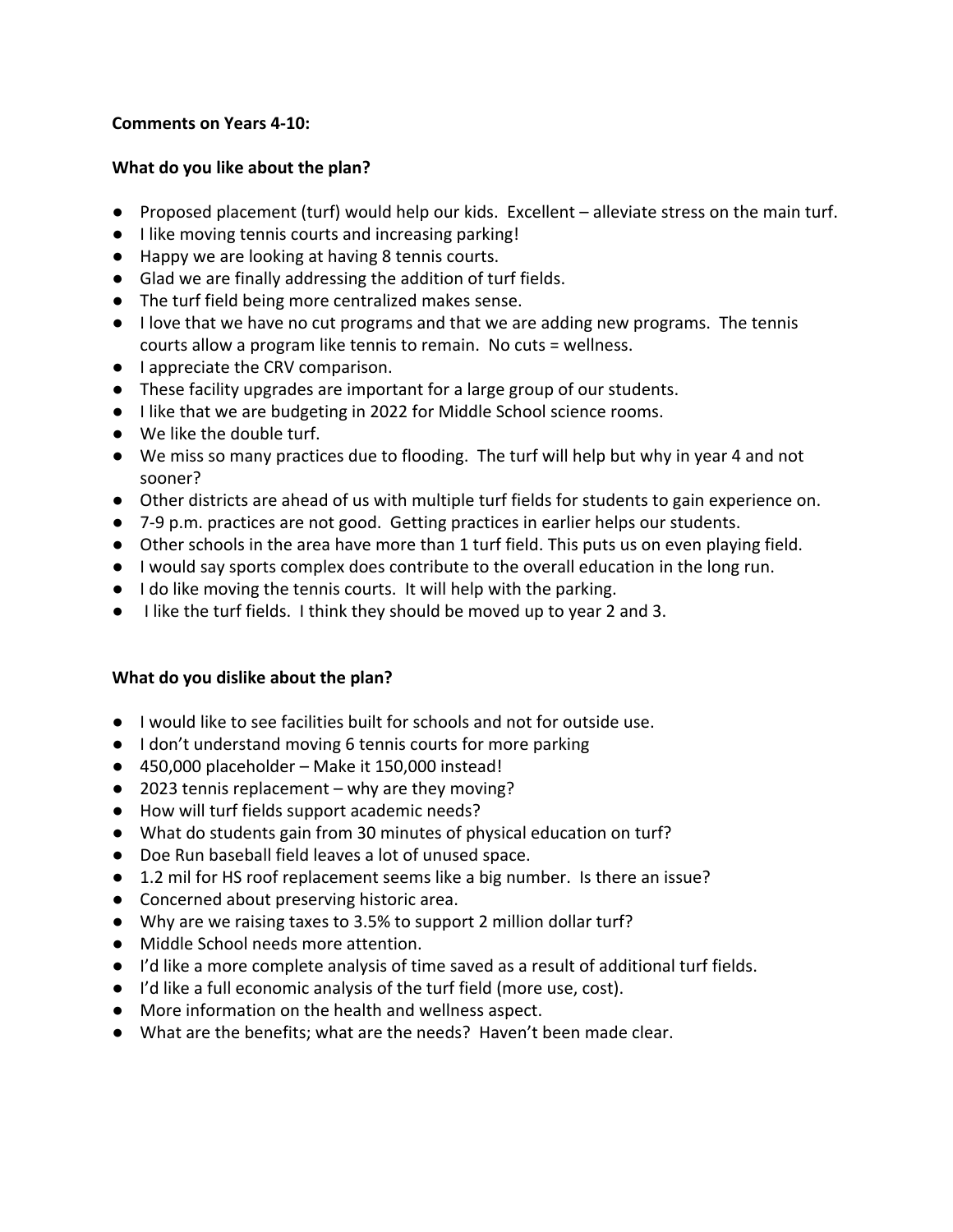#### **Comments on Years 4-10:**

### **Additional Questions/Concerns:**

- $\bullet$  A reason to move up the costly projects... tough market we would get much more favorable rates now.
- There are expiring tax credits for solar. Maybe look at pairing with roof replacement.
- Where will visiting buses go if back parking lot becomes tennis courts?
- Will traffic flow improve?
- Should be doing turf fields earlier in the plan.
- Maybe community partners can assist in financing some projects.
- How many events are hosted where the extra parking is needed?
- How many spaces would we gain?
- Will any fields by Doe Run have lights?
- The baseball field at Doe Run should be turned to avoid balls in the road.
- Would netting be included in new Doe Run BB field?
- New turf fields should have lights.
- Where would a new field house be located?
- How will you get to new Middle School softball fields?
- Absolutely more sustainability projects … solar panels, wind.

#### **Comments on Finances:**

- Annualized depreciation expense?
- Annualized capital expenditures less HS/PE?
- Adding a wrestling room at Patton/UHS?
- Practice mats for wrestling.
- Millage for \$7.5 million borrowing already in budget for 18/19.
- What years does \$7.5 million cover?
- Estimated debt payments as a % of budget for maximum estimated total debt?
- Other methods of funding capital plan instead of borrowing?
- Impact of Senate Bill 76 on this plan going forward?
- What does \$7.5 million cover? What years?
- Question about taxes for people with no students.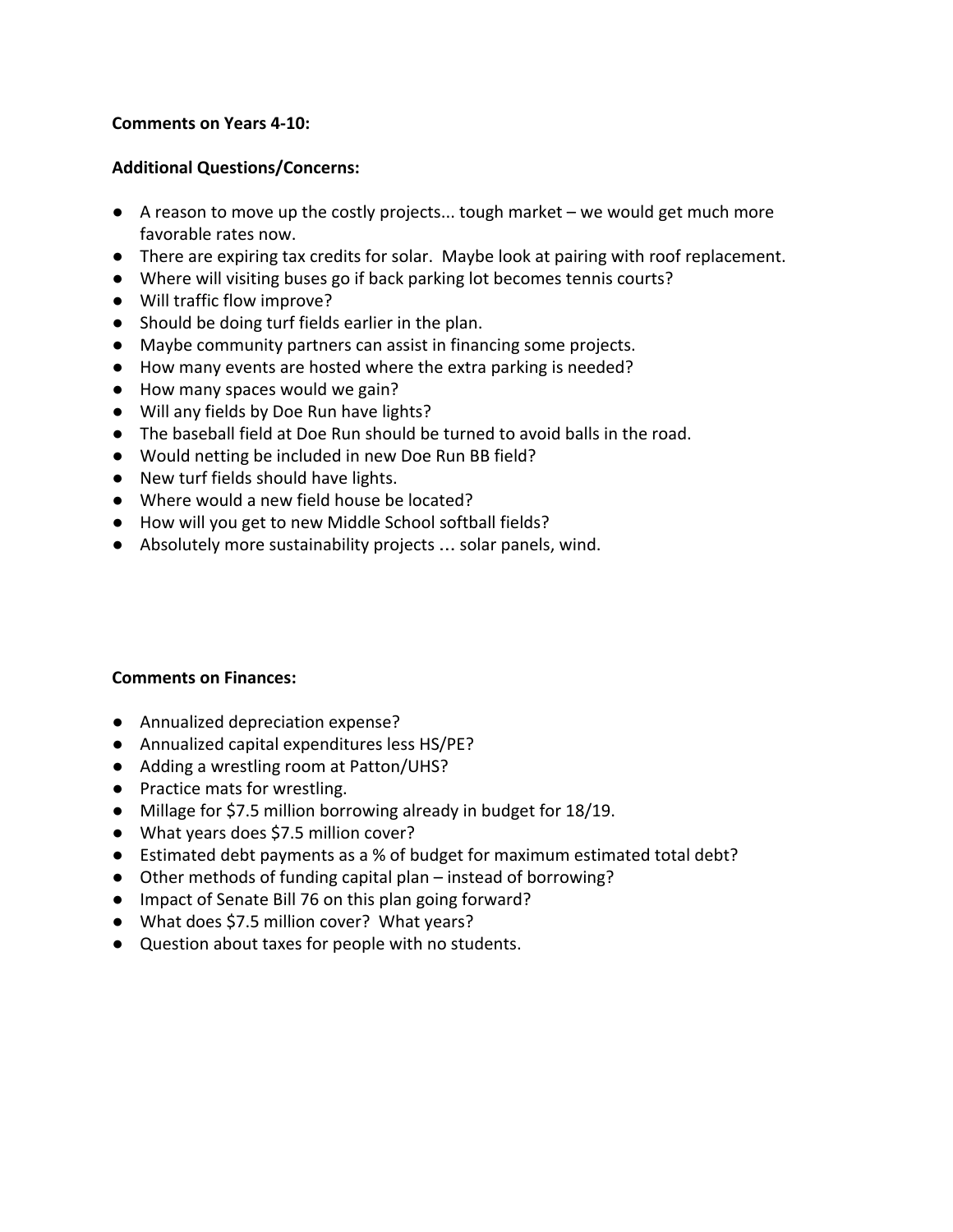# **Dotology on Years 1-3**

|                       | Projects Year 1 thru Year 3 (2019-2021)                     | <b>Budgeted</b>       |             |                      |             | "Dot-ology"; Place your green or red dots in<br>this column next to the project you |
|-----------------------|-------------------------------------------------------------|-----------------------|-------------|----------------------|-------------|-------------------------------------------------------------------------------------|
|                       | <b>Location/ Description</b>                                | Cost                  | '19         | '20                  | '21         | encourage (green), discourage (red)                                                 |
|                       | Unionville High School                                      |                       |             |                      |             |                                                                                     |
| <b>Building Items</b> |                                                             |                       |             |                      |             |                                                                                     |
|                       | Stair tower finishes (treads, railings)                     | \$120,000             | X           |                      |             |                                                                                     |
| $\mathbf{1}$          | Renovate (4) existing gang toilet rooms                     | \$220,000             |             | X                    |             |                                                                                     |
| $\overline{2}$        |                                                             |                       |             |                      |             |                                                                                     |
| Site items            |                                                             |                       |             |                      |             |                                                                                     |
| 7                     | Replace existing stadium synthetic turf                     | \$500,000             | X           |                      |             |                                                                                     |
| $8\phantom{1}$        | Ball safety netting systems on JV/V baseball fields         | \$150,000             | X           |                      |             |                                                                                     |
| $\overline{9}$        | Upgrade current site lighting to LED                        | \$50,000              |             | X                    |             |                                                                                     |
| 10                    | Resurface stadium track/field elements                      | \$210,000             |             | $\mathsf X$          |             |                                                                                     |
| 11                    | Expand existing pressbox (Note 1)                           | \$0                   |             | $\mathsf{X}$         |             |                                                                                     |
| 12                    | Construct shelter/canopy at bus garage fields (Barn?)       | \$90,000              |             |                      | X           |                                                                                     |
| 13                    | Construct new athletic field(s) to support double turf      | \$400,000             |             |                      | X           |                                                                                     |
|                       | <b>CF Patton Middle School</b>                              |                       |             |                      |             |                                                                                     |
| 18                    | Library renovations/modernization                           | \$100,000             | $\mathsf X$ |                      |             | 175 mills do bel rome when                                                          |
| 19                    | Insulation of interior ductwork runs                        | \$120,000             | $\mathsf X$ |                      |             |                                                                                     |
| 20                    | Roof restoration/replacement                                | \$900,000             | X           | X                    |             |                                                                                     |
| 21                    | Kitchen/Cafeteria upgrades and modernization                | \$1,800,000           |             | X                    |             |                                                                                     |
| 22                    | Electric system/panel replacement                           | \$100,000             |             | X                    |             |                                                                                     |
| 23                    | Corridor flooring resurfacing                               | \$225,000             |             | X                    | $\times$    |                                                                                     |
| 24                    | Replace unit ventilators in 1998 portion                    | \$1,200,000           |             |                      | $\mathsf X$ |                                                                                     |
| 25                    | Renovate/Update (4)gang toilet rooms                        | \$180,000             |             |                      | $\times$    |                                                                                     |
| 26                    | Chiller replacement                                         | \$200,000             |             |                      | X           |                                                                                     |
| 27<br>panels)         | Building envelope repairs (seal, repoint, replace Dryvit    | \$150,000             |             |                      | X           |                                                                                     |
|                       |                                                             |                       |             |                      |             |                                                                                     |
|                       | <b>Chadds Ford Elementary</b>                               |                       |             |                      |             |                                                                                     |
| 34                    | Roofing replacement/restoration                             | \$400,000             | $\times$    |                      |             |                                                                                     |
| 35                    | Classroom carpet and floor tile replacement                 | \$90,000              | $\mathsf X$ | X                    |             |                                                                                     |
| 36                    | Paving of lower parking lots                                | \$100,000             | $\mathsf X$ | $\times$             |             |                                                                                     |
| 37<br>plant           | Upgrades and modernization of waste water treatment         | \$300,000             |             | X                    |             |                                                                                     |
| 38                    | Library modernization/reconfiguration                       | \$80,000              |             | $\times$             |             |                                                                                     |
| 39                    | Replace Fire alarm system                                   | \$100,000             |             |                      | X           |                                                                                     |
|                       |                                                             |                       |             |                      |             |                                                                                     |
|                       | <b>Hillendale Elementary</b>                                |                       |             |                      |             |                                                                                     |
| 42                    | Phase 2- HVAC Replacement(Gym, Cafe, 2 story addition)      | \$1,800,000           | X           |                      |             |                                                                                     |
| 43                    | Replace old electrical equipment (1965 swtichgear)          | \$300,000             | $\times$    |                      |             |                                                                                     |
| 44                    | Replace/Modify secure entry                                 | \$50,000              | $\mathsf X$ |                      |             |                                                                                     |
| 45<br>46              | Instructional wall upgrades<br>Cafe/Gym floor replacement   | \$20,000              | X           | X                    |             |                                                                                     |
| 47                    | Gym divider replacement                                     | \$150,000             |             | $\times$             |             |                                                                                     |
| 48                    | Library modernization/reconfiguration                       | \$120,000<br>\$80,000 |             | $\times$<br>$\times$ |             |                                                                                     |
| 49                    | Add emergency generator for building                        | \$250,000             |             |                      | X           |                                                                                     |
| 50                    | Clean, repair, seal all masonry                             | \$80,000              |             |                      | $\times$    |                                                                                     |
|                       |                                                             |                       |             |                      |             |                                                                                     |
| 56                    | <b>Pocopson Elementary</b><br>Replace existing chiller      |                       |             |                      |             |                                                                                     |
| 57                    | Repair/replace exterior cast stone coping                   | \$300,000             | $\times$    |                      |             |                                                                                     |
| 58                    | Replace Fire Alarm System                                   | \$50,000<br>\$100,000 | $\times$    |                      | $\times$    |                                                                                     |
|                       |                                                             |                       |             |                      |             |                                                                                     |
|                       | <b>Unionville Elementary</b>                                |                       |             |                      |             |                                                                                     |
| 62                    | Replace auditorium carpet                                   | \$30,000              | $\times$    |                      |             |                                                                                     |
| 63                    | Courtyard waterproofing of foundation wall                  | \$35,000              | $\times$    |                      |             |                                                                                     |
| 64                    | HVAC upgrades within the main office area                   | \$75,000              |             | X                    |             |                                                                                     |
| 65<br>66              | Site paving replacement                                     | \$200,000             |             | $\times$             |             |                                                                                     |
| 67                    | Classroom carpet and VCT replacement<br>Chiller replacement | \$80,000              |             | $\times$             | $\times$    |                                                                                     |
|                       | Replace fire alarm system                                   | \$200,000             |             |                      | $\times$    |                                                                                     |

 $\mathbf{L}$